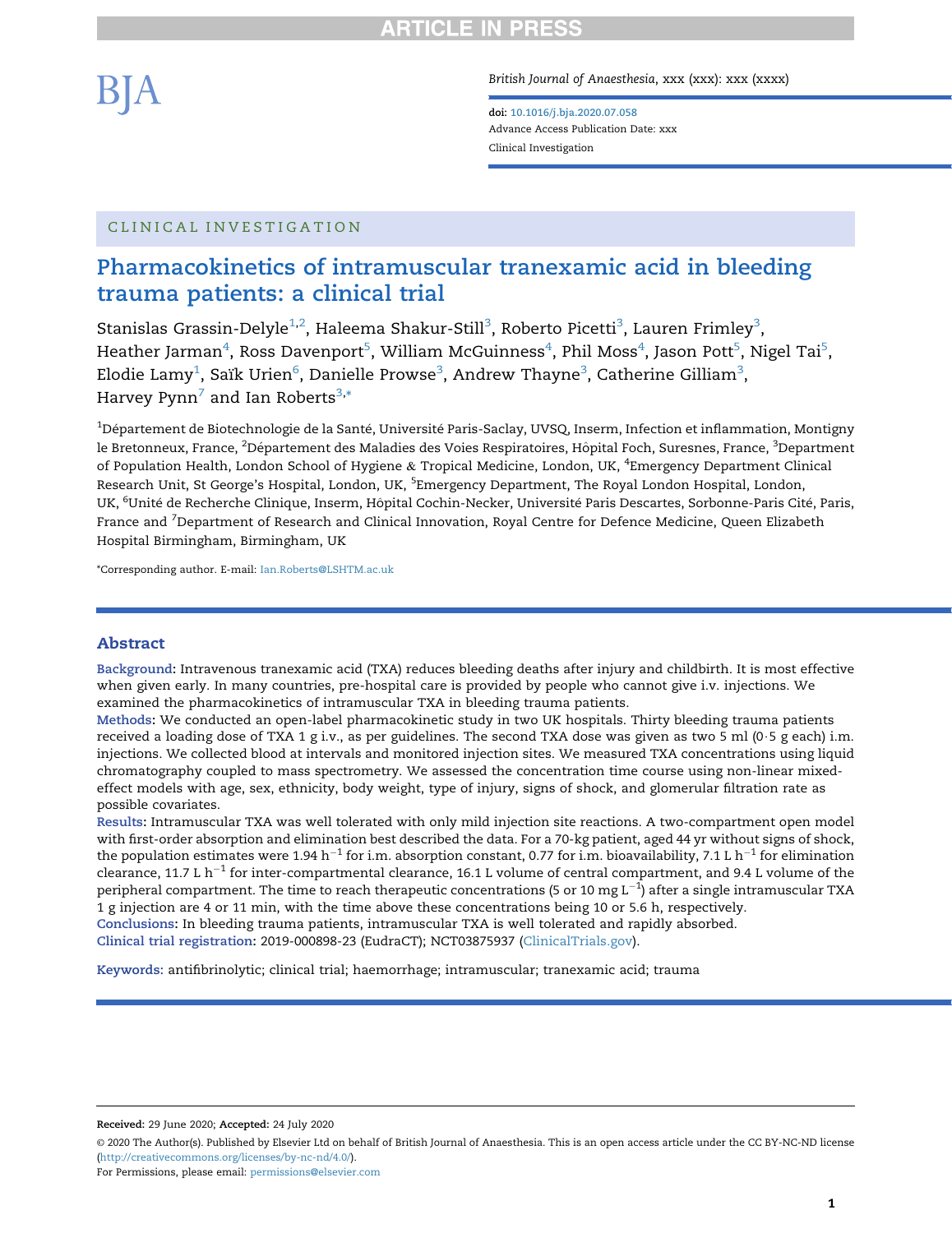#### 2 | Grassin-Delyle et al.

#### Editor's key points

- Early administration of i.v. tranexamic acid can help prevent haemorrhage-related deaths in trauma and childbirth.
- This prospective, open-label study examined the pharmacokinetics of i.m. tranexamic acid injections in bleeding trauma patients.
- Tranexamic acid was rapidly absorbed, even when hypovolaemic shock was present, and reached therapeutic plasma concentrations within 15 min.
- Use of the i.m. route may facilitate and increase use of this potentially life-saving drug in trauma and other bleeding patients, especially in low- and middleincome countries.

Intravenous tranexamic acid (TXA) reduces bleeding deaths after injury and childbirth. $1,2$  $1,2$  $1,2$  When given within an hour of bleeding onset, TXA reduces haemorrhage deaths by onethird. $3$  Thereafter, the survival benefit decreases by about 10% for every 15 min treatment delay until around 3 h after which there is no benefit. $3$  In high-income countries, paramedics give an i.v. injection of TXA at the scene of the injury or in the ambulance. $4$  However, securing i.v. access can be difficult, particularly in trapped patients. Rapid TXA treatment is particularly challenging in low- and middle-income countries that lack formal pre-hospital care systems. $5,6$  $5,6$  $5,6$  In the absence of highly trained staff, bystanders or police officers provide basic first aid. $7,8$  $7,8$  Patients are usually taken to the nearest primary healthcare centre, often in private vehicles or rudimentary ambulances, where they receive basic care (tetanus toxoid, suturing, and X-rays) before transfer to a tertiary hospital.<sup>[9](#page-8-7)</sup> As a result, few patients receive TXA within 3 h of injury and hardly any within the first hour.<sup>10</sup> If TXA could be given intramuscularly, it could be given by trained first responders, police officers, ambulance drivers, and primary care nurses with important reductions in time to treatment.

Intramuscular TXA might also increase access to treatment for women with postpartum haemorrhage (PPH). In low- and middle-income countries, about 40% of women deliver at home. Although community health workers are often present, most cannot give i.v. drugs. Transport to hospital can take hours, and many women exsanguinate on the way. Although i.v. TXA is the treatment of choice, this is not an option for tens of thousands of women. Finding alternative routes to give TXA in women with PPH is a WHO research priority. $^{11}$  $^{11}$  $^{11}$ 

Studies in healthy volunteers show that therapeutic TXA concentrations (5–10 mg L $^{-1}$ ) are reached within 30 min after i.m. injection of TXA 500 mg. $^{12,13}$  $^{12,13}$  $^{12,13}$  $^{12,13}$  $^{12,13}$  If absorption is as rapid in trauma patients, then the i.m. route could be an alternative to i.v. use. The main uncertainty is the impact of bleeding on muscle absorption of TXA. Acute blood loss leads to compensatory cardiovascular changes that maintain blood flow to vital organs at the expense of peripheral tissues. Skin and skeletal muscle are main targets for this response with significant reductions in muscle blood flow.<sup>14</sup> This could reduce the absorption of TXA from muscle. To resolve this uncertainty, we examined the pharmacokinetics of i.m. TXA in bleeding trauma patients.

#### Methods

We conducted a prospective, open-label pharmacokinetic study in the emergency departments of two London hospitals. Adult (patient appears to be at least 16 yr old) trauma patients who had received an i.v. TXA 1 g loading dose, either prehospital or in-hospital, were eligible if a second TXA dose was indicated. These patients received the second TXA 1 g dose by i.m. injection at least 90 min after the first injection. The i.m. dose was given as two 5 ml (0.5 g each) injections into the thigh (rectus femoris or vastus lateralis), gluteal, or deltoid muscles, depending on the clinical situation (e.g. considering the type of injury). The dose was divided to reduce the volume injected into each muscle (5 ml is considered the upper limit). The i.m. injections were given into non-injured muscles using the Z-track method to reduce TXA leakage.<sup>[15](#page-8-13)</sup> Trial participants had experienced a sudden life-threatening injury with significant bleeding. If appropriate, the treating doctor explained the trial procedures, and if the patient was competent, written consent was sought. If capacity was impaired and a personal or professional representative was available, then consent was sought from the representative. If neither was able to provide consent, then consent was waived and the patient was told about the trial and consent obtained for ongoing data collection as soon as possible. The Health Research Authority and London-Chelsea Research Ethics Committee (19/LO/0945) approved the trial.

We collected baseline data on age, sex, height, weight, ethnic origin (because it affects glomerular filtration rate [GFR]), time of injury and i.v. TXA administration, blood pressure, temperature, heart, ventilatory frequency, and the presence or absence of signs of shock (a clinical judgement made by the treating doctor). We collected blood test results (base excess, lactate, and creatinine) to assess shock and renal function. All physiological parameters were collected immediately before the i.m. TXA injection.

The blood sampling schedule was as follows: 10 min after i.v. injection; immediately before the i.m. injection; and 15 min, 45 min, 90 min, 3 h, 6 h, and 10 h afterwards. Because patient care had priority over sampling, we expected sampling times to vary from those shown. If we could not obtain a sample at the scheduled time, we collected blood as soon as possible and recorded the collection time. We collected 2 ml of blood in tubes without anticoagulant (BD Vacutainer® EST™ Blood Collection Tubes, Becton, Dickinson UK Limited). We took blood from a cannula to avoid multiple venepunctures. We centrifuged samples for 10 min at 1500 g and transferred the serum to a storage tube, which was stored at  $-80^{\circ}$ C before shipment to the laboratory. Each time blood was taken, we inspected the i.m. injection sites for reactions. We continued to inspect once daily for 7 days or until prior hospital discharge. We also recorded blood pressure, temperature, heart, and ventilatory frequency. We collected data on treatments that may influence TXA concentrations (e.g. blood products and i.v. fluids) from the time of the i.m. injection to the time of the last sample. Adverse events were recorded for up to 7 days. We measured TXA concentrations using liquid chromatography coupled to mass spectrometry. The method is linear in the range 1.0–1000.0  $\mu$ g ml $^{-1}$ , accuracy is between 88.4% and 96.6%, and precision <3.0%. $16,17$  $16,17$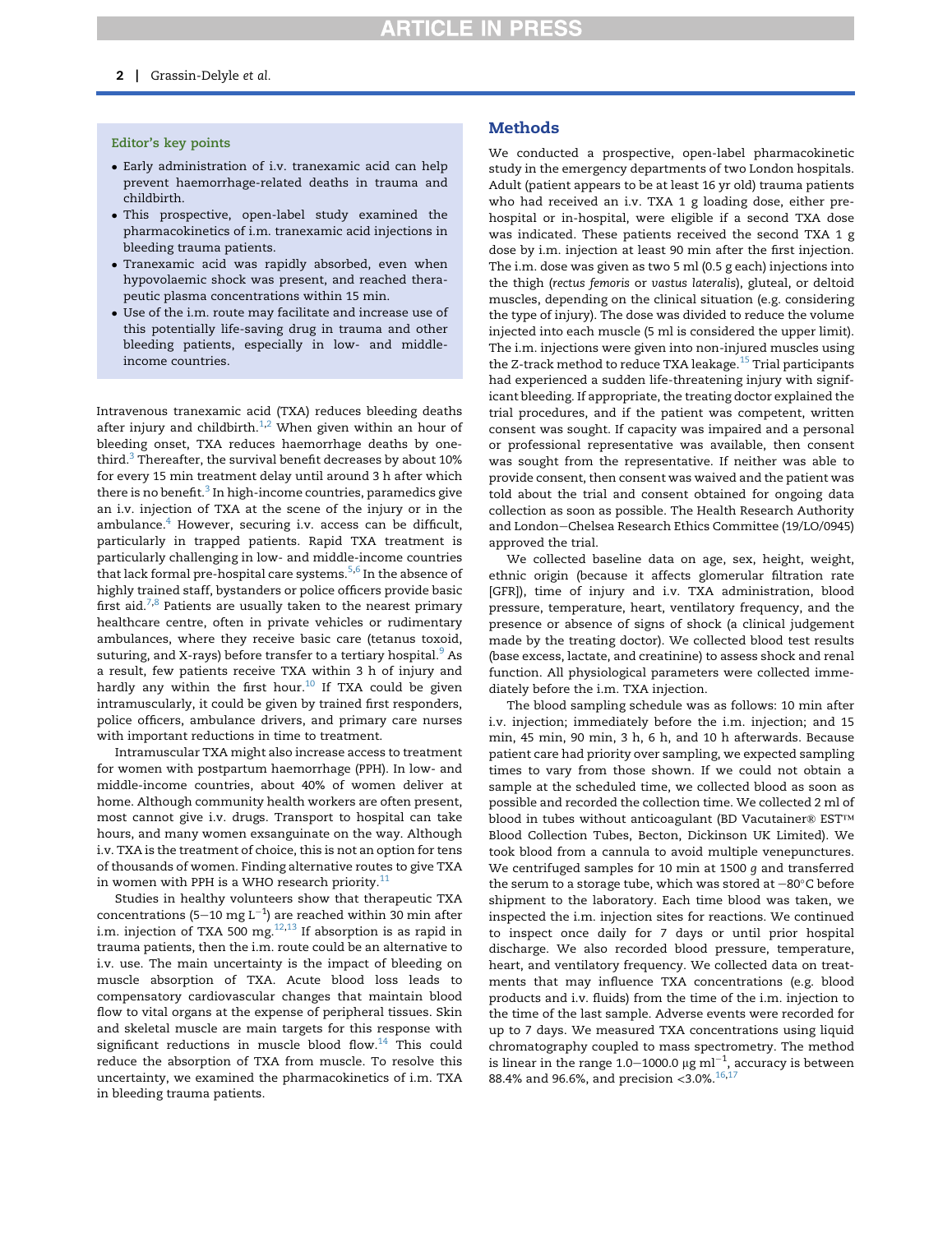<span id="page-2-0"></span>Table 1 Patient characteristics and treatments. Continuous data are presented as mean (standard deviation). Glomerular filtration rate calculated using the Modification of Diet in Renal Disease (MDRD) study group equation. TXA, tranexamic acid.

| Parameter                                                                                                                    | Number of<br>patients |
|------------------------------------------------------------------------------------------------------------------------------|-----------------------|
| Number of patients, n                                                                                                        | 30                    |
| Type of injury (blunt/penetrating), n                                                                                        | 24/6                  |
| Male/female, n                                                                                                               | 26/4                  |
| Age (yr)                                                                                                                     | 50 (23)               |
| Body weight (kg)                                                                                                             | 78 (14)               |
| Height (cm)                                                                                                                  | 174 (9)               |
| BMI (kg $m^{-2}$ )                                                                                                           | 26(4)                 |
| Ethnicity (Asian/Black/mixed/White)                                                                                          | 3/2/1/24              |
| Serum creatinine (µM)                                                                                                        | 109 (28)              |
| MDRD glomerular filtration rate (ml $min^{-1}$<br>[1.73 m <sup>2</sup> ] <sup>-1</sup> )                                     | 72 (20)               |
| Clinical signs of shock (yes/no), n                                                                                          | 18/12                 |
| Site of injection (both i.m. doses into rectus 2/8/1/17/2<br>femoris/vastus lateralis/gluteal/deltoid/<br>different muscles) |                       |
| Time between injury and i.v. TXA dose (h)                                                                                    | 1.1(0.7)              |
| Time between i.v. and i.m. TXA doses (h)                                                                                     | 1.8(0.3)              |
| Systolic blood pressure (mm Hg)                                                                                              | 114 (27)              |
| Blood gas lactate (mM)                                                                                                       | 4(4)                  |
| Blood product transfusion (yes/no)                                                                                           | 23/7                  |
| Number of red cell units transfused                                                                                          | 3(2)                  |

We analysed the data using the non-linear mixed-effect modelling programme Monolix 2019R2 [http://lixoft.com/](http://lixoft.com/products/monolix/) products/monolix/ $\lambda$ .<sup>[18](#page-8-16)</sup> We computed maximum likelihood estimators of the parameters without any approximation of the model (no linearisation) using the stochastic approximation expectation maximisation algorithm combined to a Markov chain Monte Carlo procedure. To ensure convergence, the iteration number was fixed at 2000. For two-compartment models, the parameters were the first-order i.m. absorption

constant  $(k_a)$ , i.m. bioavailability (F), elimination clearance (Cl), inter-compartmental clearance (Q), volume of the central compartment (Vc), and volume of the peripheral compartment (Vp).

The equations were as follows:

$$
dA_M(t)/dt = -k_a x A_M(t)
$$

 $dA_1(t)/dt = k_a \times A_M(t) - k_{10} \times A_1(t) - k_{12} \times A_1(t) + k_{21} \times A_2(t)$ 

 $dA_2(t)/dt = k_{12} \times A_1(t) - k_{21} \times A_2(t)$ 

where  $A_M$  is the amount of drug in the muscle for the i.m. route (0 for the i.v. route),  $A_1$  and  $A_2$  are the amounts of drug in the compartments,  $k_{10}$ =Cl/Vc,  $k_{12}$ =Q/Vc, and  $k_{21} = Q/Vp$ .

We investigated different error models (additive, proportional, or combined) to describe residual variabilities (ε), and the between-subject variabilities (h) were ascribed to an exponential model. We used the Bayesian information criterion to test different hypotheses about the model, specifically, covariate effects on parameters, the residual variability model, and the structure of the variance-covariance matrix for the  $\omega$ parameters. We examined the effect of the following covariates: age, sex, body weight (BW), BMI, GFR, ethnicity, type of injury, presence of shock, blood lactate, and site of i.m. injection. GFR was calculated according to the Modification of Diet in Renal Disease equation.<sup>19</sup> Parameter estimates were standardised for a mean standard covariate using a power function:  $P_i = P_{\text{STD}} \times (\text{COV}_i/\text{COV}_{\text{STD}})^{\text{PWR}}$ , where  $P_{\text{STD}}$  is the standard value of the parameter, and  $P_i$  and COV<sub>i</sub> are the parameter and covariate values of the ith individual. The PWR exponents were estimated from the data. However, for BW, powers of 1 and 0.75 for volumes and clearances, respectively, are consistent with allometric scaling theory. $^{20}$  $^{20}$  $^{20}$  We evaluated the goodness of fit of each model by visual inspection of individual concentration-time courses, observed-predicted (population and individual) concentration plots, and prediction-corrected visual predictive checks. Parameter confidence intervals

<span id="page-2-1"></span>Table 2 Parameter estimates of the final tranexamic acid population model. Parameters normalised to 70 kg patient using allometric scaling and to a 44-yr-old patient without signs of shock. BSV, between-subject variability (h); BW, body weight; CI, confidence interval; Cl, elimination clearance; F, i.m. bioavailability; ka, apparent constant of i.m. absorption; N/A, not applicable; Q, intercompartmental clearance; SoS, clinical sign of shock (0 if no; 1 if yes); Vc, volume of the central compartment; Vp, volume of the peripheral compartment. \*F has a logit distribution; therefore, BSV for F is the BSV of the logit.

| Parameter                                                                                                                                              | Covariate effect                                                                                                                       | Estimate (bootstrap 90% CI)                                                                                                                                              | BSV (bootstrap 90% CI)                                           |
|--------------------------------------------------------------------------------------------------------------------------------------------------------|----------------------------------------------------------------------------------------------------------------------------------------|--------------------------------------------------------------------------------------------------------------------------------------------------------------------------|------------------------------------------------------------------|
| $k_a(h^{-1})$<br>$\frac{Cl}{\theta B W}$ $\frac{(L h^{-1} [70 kg]^{-1})}{(100 kg)^{-1}}$<br>$\theta$ Age<br>$\theta$ SoS<br>$Q(L h^{-1} [70 kg]^{-1})$ | $\left(\text{BW}/\text{70}\right)^{\text{\theta BW}}$<br>$(Age/44.2)^{\theta Age}$                                                     | $1.94(1.45 - 2.53)$<br>$0.77(0.67 - 0.91)$<br>$7.1(5.9 - 8.5)$<br>$0.75$ (fixed)<br>$-0.428$ ( $-0.702$ to $-0.170$ )<br>$-0.642$ (-0.833 to -0.403)<br>$11.7(7.0-16.3)$ | $0.52(0.35 - 0.68)$<br>$1.05$ (0.52-1.74)<br>$0.36(0.23 - 0.44)$ |
| Vc (L [70 $\text{kg}^{-1}$ )<br>$\theta$ BW<br>$\theta$ Age<br>$\theta$ SoS<br>$\mathrm{Vp}\mathrm{_{\theta BW}^{}}$ [70 kg] $^{-1}$ )                 | $(BW/70)^{\theta BW}$<br>$(BW/70)^{\theta BW}$<br>$(Age/44.2)^{\theta Age}$<br>$e^{\theta S}$ OS $\times$ SoS<br>$(BW/70)^{\theta BW}$ | $0.75$ (fixed)<br>$16.1(13.8-19.1)$<br>1(fixed)<br>$0.746(0.309 - 0.949)$<br>$-0.408$ ( $-0.658$ to $-0.223$ )<br>$9.4(7.8 - 11.5)$<br>1 (fixed)                         | $0.20(0.10 - 0.30)$<br>$0.31(0.14 - 0.45)$                       |
| Residual variability proportional                                                                                                                      | N/A                                                                                                                                    | $0.14(0.11 - 0.16)$                                                                                                                                                      | N/A                                                              |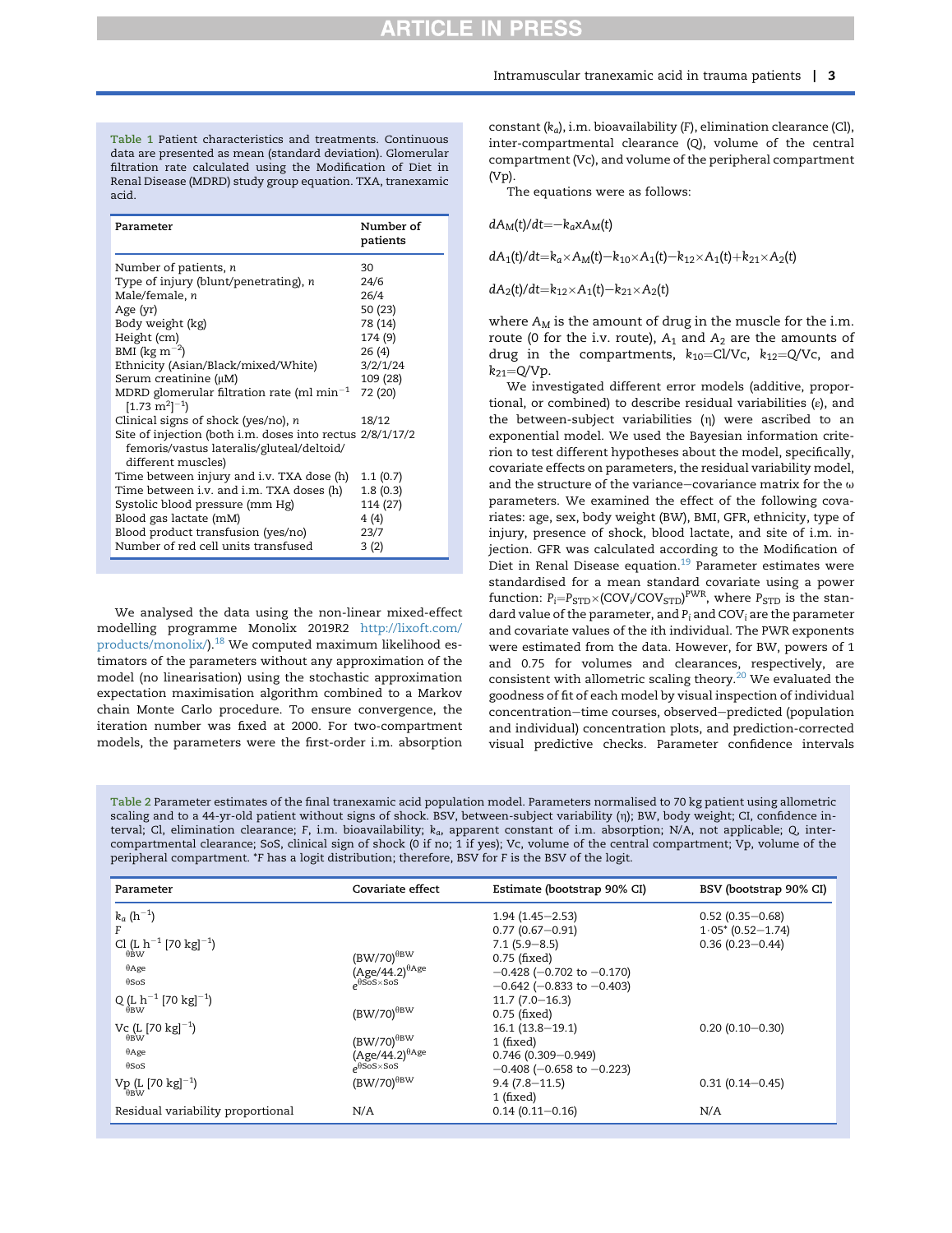### 4 | Grassin-Delyle et al.

<span id="page-3-0"></span>

Fig 1. Tranexamic acid (TXA) concentration with time in 30 patients. Time zero is time of i.v. injection; denotes observations, green line is population prediction, dashed line is predicted median, purple line is individual prediction, and blue shaded area is the 90% prediction interval.

were obtained using non-parametric bootstrapping with the Rsmlx R package with  $n=400$  bootstrap replications.

Because we aimed to determine the pharmacokinetics of i.m. TXA and patients received an i.v. dose before the i.m. dose, we simulated the concentration-time profiles for a single 1 g i.m. dose and for a single  $0.5$  g i.m. dose. The estimated TXA concentration needed to inhibit fibrinolysis in vitro is in the range 5–10 mg L $^{-1.21}\,$  $^{-1.21}\,$  $^{-1.21}\,$ We simulated the time taken to reach and the time spent above these TXA concentrations. A protocol was prepared before the analyses, which specified the statistical analyses to be conducted and is available on our

data sharing website. This study was registered on EudraCT (2019-000898-23; registration date: February 5, 2019) and on [ClinicalTrials.gov](http://ClinicalTrials.gov) (NCT03875937; [https://clinicaltrials.gov/ct2/](https://clinicaltrials.gov/ct2/show/NCT03875937) [show/NCT03875937](https://clinicaltrials.gov/ct2/show/NCT03875937); registration date: March 15, 2019).

### Results

We enrolled 31 patients, but one was withdrawn before receiving i.m. TXA. [Table 1](#page-2-0) shows the characteristics of 30 patients who received i.m. TXA. There were 26 males and four females, with a mean age of 50 yr and a mean BW of 78 kg. The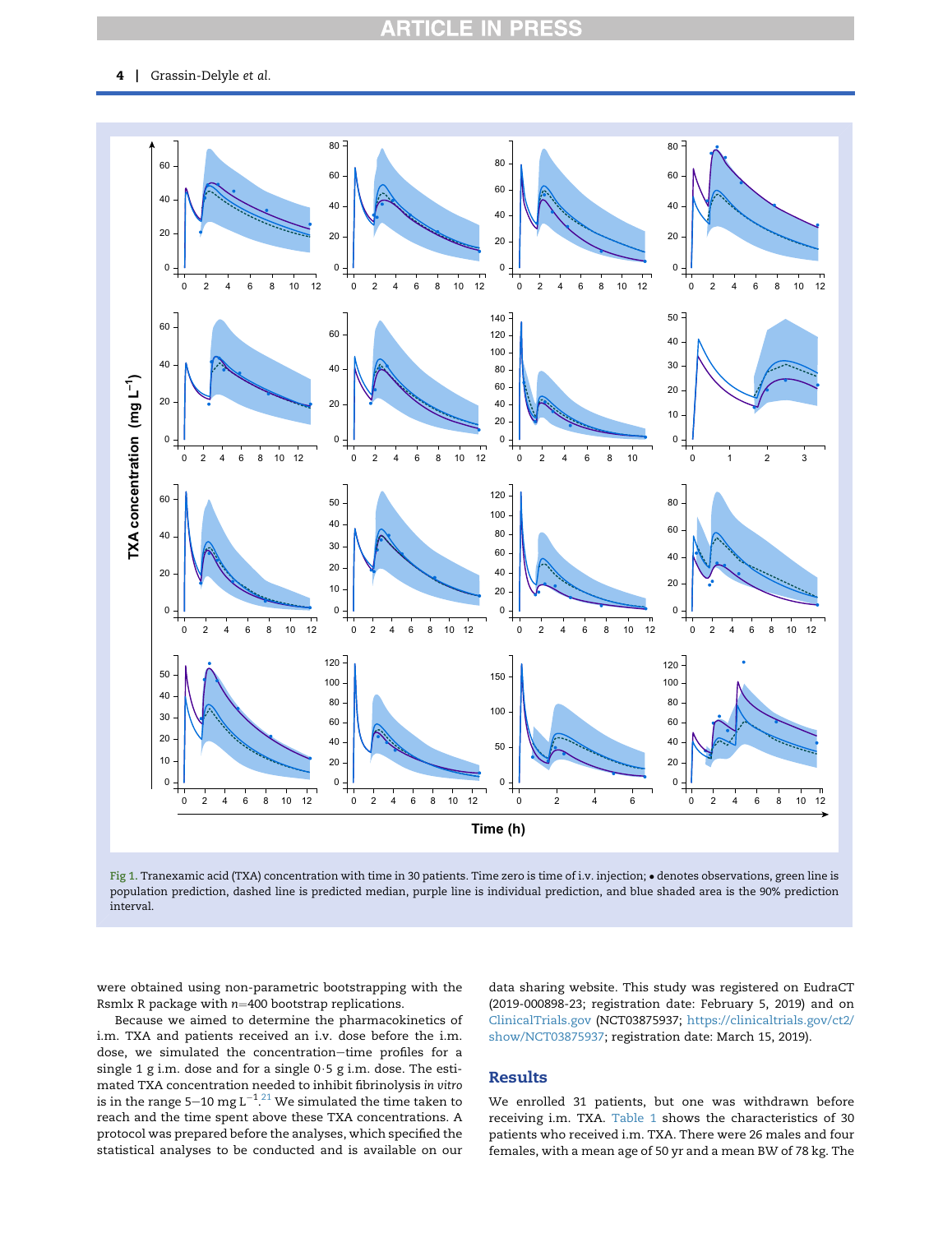#### Intramuscular tranexamic acid in trauma patients  $\vert 5 \rangle$



median systolic and diastolic blood pressure were 115 mm Hg (lower quartile  $[LQ]=96$ ; upper quartile  $[UQ]=136$ ) and 70 mm Hg (LQ=57; UQ=78), respectively. The median base excess, serum lactate, and serum creatinine were  $-4$  mM (LQ= $-7$ ; UQ=0), 3 mM (LQ=2; UQ=6), and 101 µM (LQ=94; UQ=127), respectively. Clinical signs of shock were seen in 18 patients, and 23 received blood products with a median of 2 units of red cells transfused (LQ=1; UQ=4). Patients with signs of shock had a lower median systolic blood pressure (97.5 mm Hg; LQ=89; UQ=120 vs 136 mm Hg; LQ=126; UQ=151) and a higher blood lactate (3.6 mM; LQ=2.5; UQ=5.6 vs 2.3 mM; LQ=1.95; UQ=3.4) than those without signs of shock. Of the 30 patients that received i.m. TXA, two had erythema, four had induration

and subcutaneous nodules, and eight had bruising at the injection site. No patients had erythema, induration, or subcutaneous nodules beyond the day of injection. There was one adverse event (pyrexia 2 days after the i.m. injection) and no serious adverse events.

### Pharmacokinetic modelling

We obtained 239 serum samples. A two-compartment open model with first-order absorption and elimination best described the data. The model building steps are shown in Supplementary Table 1. Adding the effect of allometrically scaled BW on Cl, Q, Vc, and Vp; age on Cl and Vc; and clinical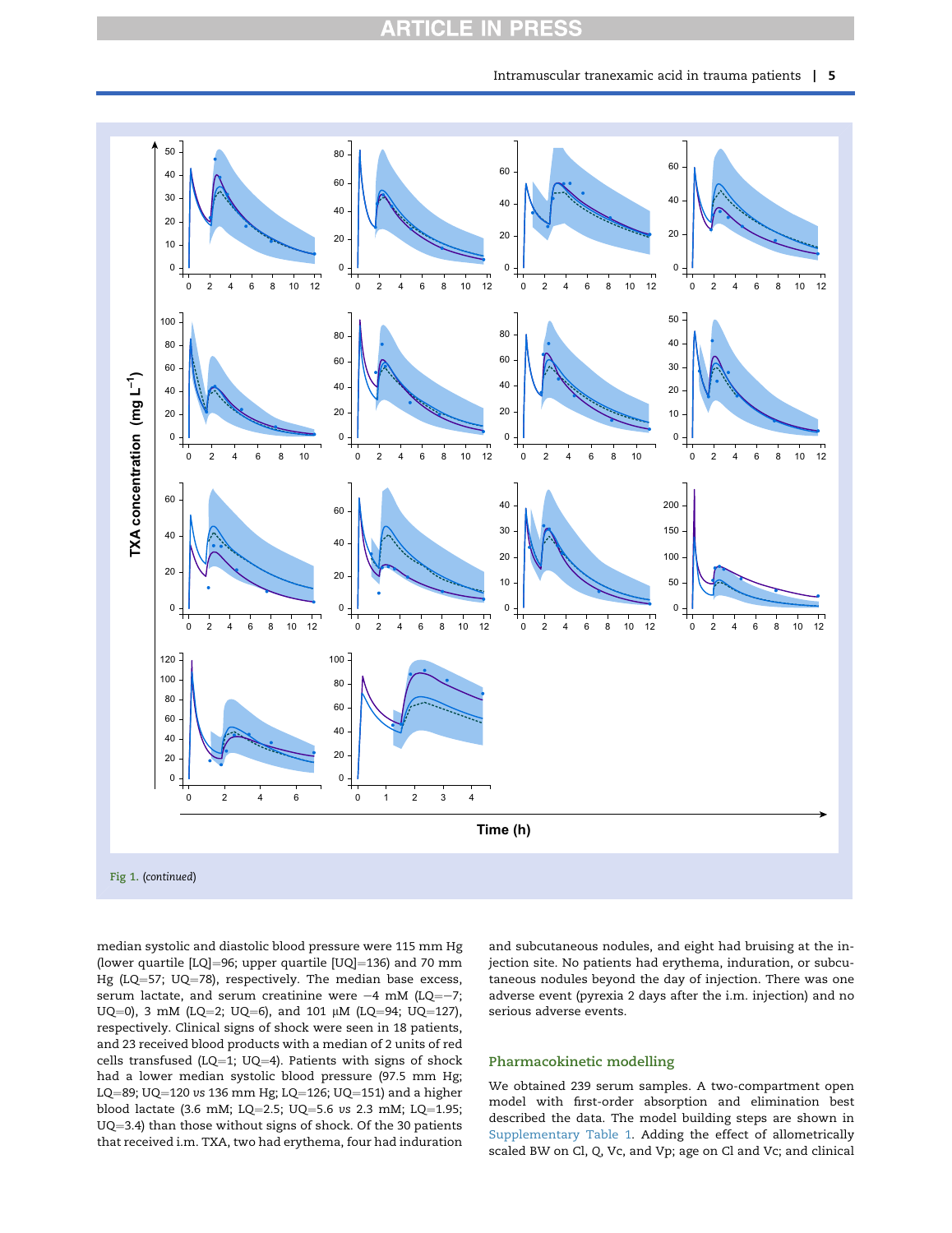#### 6 | Grassin-Delyle et al.

<span id="page-5-0"></span>



signs of shock on Cl and Vc improved model performance. Injection site, blood lactate, and BMI had no effect on i.m. absorption parameters. In the same way, any influence of signs of shock on the absorption constant was not supported by both analysis of variance ( $P=0.12$ ) and Wald tests ( $P=0.35$ ), which were performed to evaluate whether this covariate should be added to the model. Similarly, for F, no covariate improved model performance. Sex, ethnicity, GFR, and type of injury had no apparent effect on the pharmacokinetics. [Table 2](#page-2-1) shows the population pharmacokinetic estimates, and [Fig. 1](#page-3-0) shows the individual TXA concentration-time profiles. For a 70 kg patient, aged 44 yr without signs of shock, the population estimates were 1.94  $h^{-1}$  for i.m. absorption constant (i.e. a 21.4 min absorption half-life), 0.77 for i.m. bioavailability, 7.1 L  $h^{-1}$  for elimination clearance, 11.7 L  $h^{-1}$ for inter-compartmental clearance, 16.1 L for the volume of the central compartment, and 9.4 L for the volume of the peripheral compartment. For the same patient with signs of shock, the estimates were 3.7 L  $h^{-1}$  for elimination clearance and 10.7 L for volume of the central compartment.

Between-subject variabilities were estimated for  $k_a$ , F, Cl, Vc, and Vp using an exponential model, and the residual variability was estimated using a proportional error model. [Figure 2](#page-5-0) shows the prediction-corrected visual predictive check plot for the final population pharmacokinetic model with further diagnostic plots (predicted vs observed concentrations; residuals and normalised prediction distribution error plots and convergence diagnosis) shown in Supplementary Figs  $1-3$ .

#### Simulations

[Figure 3](#page-6-0) shows simulated concentration-time profiles after a single TXA dose 1 g i.m. After a single TXA dose 1 g i.m., a TXA concentration of 5 mg  $L^{-1}$  would be achieved in about 4 min, remaining above this level for 10 h. A TXA concentration of 10 mg  $L^{-1}$  would be achieved in about 11 min, remaining above this level for 5.6 h. After a TXA dose 0.5 g i.m., a TXA concentration of 5 mg  $L^{-1}$  would be achieved in about 10 min, remaining above this level for 5.8 h. A TXA concentration of 10 mg  $L^{-1}$  would be achieved in 22 out of 30 patients in about 20 min, remaining above this level for 2.8 h.

#### Discussion

Intramuscular TXA is well tolerated with only mild and transient injection site reactions. Intramuscular TXA is rapidly absorbed, reaching therapeutic concentrations within 15 min. Blood lactate and signs of shock had no apparent impact on the rate of absorption. Our results have major implications for trauma care, particularly in low- and middle-income countries where i.m. TXA could expand access to treatment.

#### Strengths and weaknesses

Our study is the first to examine serum concentrations and pharmacokinetics of i.m. TXA in bleeding trauma patients. We obtained data from 30 patients with eight data points per patient and sampling for up to 12 h. Because TXA is life-saving and treatment delay reduces the survival benefit, all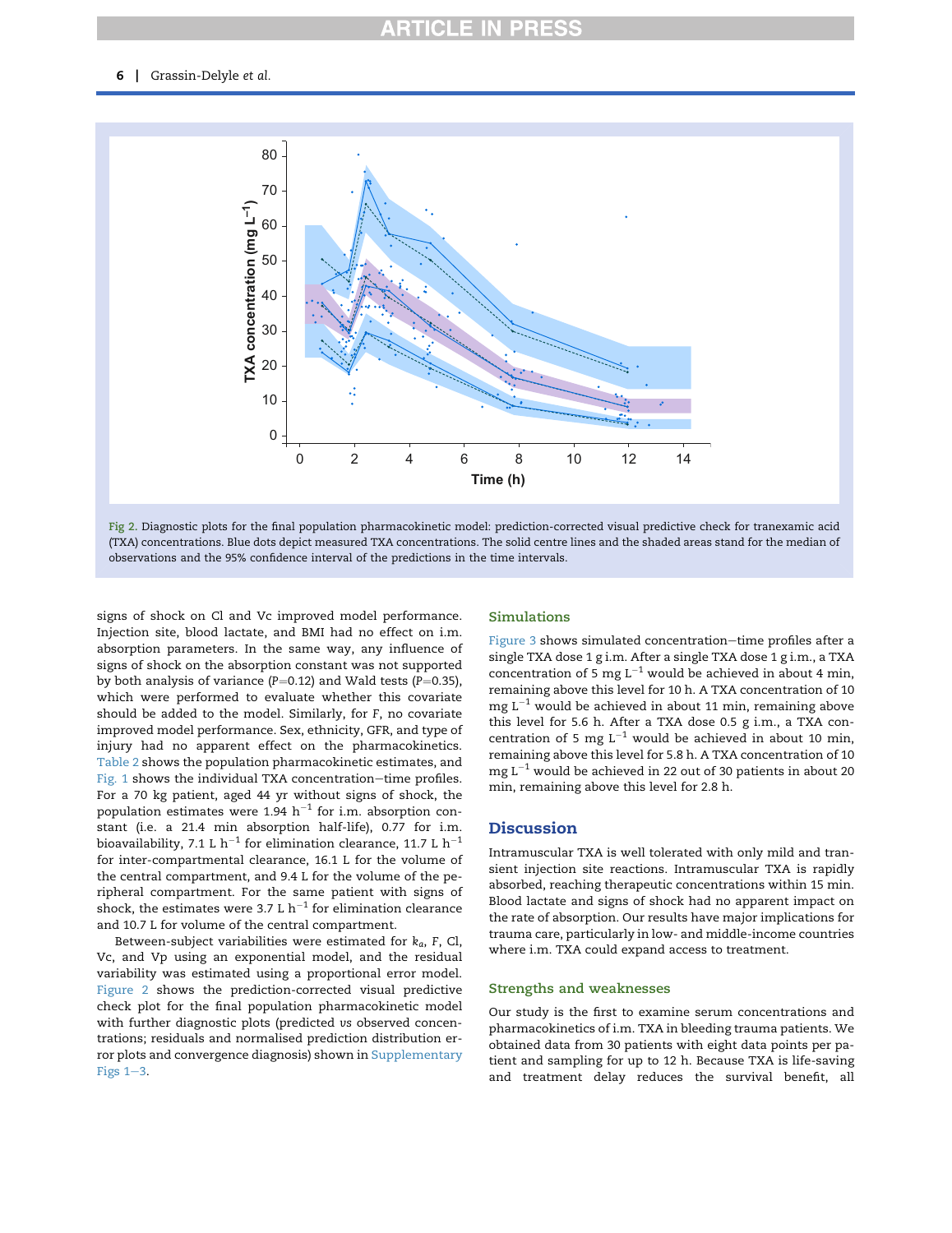Intramuscular tranexamic acid in trauma patients | 7

<span id="page-6-0"></span>

Fig 3. Simulated individual concentration-time profiles of tranexamic acid (TXA) in 30 patients had they only received a 1 g i.m. dose. Grey dots () show the real observations after a 1 g i.v. dose, and then a 1 g i.m. dose. The green area shows the concentration range 5 and 10 mg  $\mathtt{L}^{-1}.$  Signs of shock were taken into account as observed individually for each patient.

participants received the initial 1 g loading dose intravenously. However, because the 1 g maintenance infusion is often interrupted for diagnostic tests (e.g. CT scanning) or surgery and is sometimes omitted completely, we had no reason to believe that giving the maintenance dose intramuscularly would put patients at risk. At the same time, we believe that the study population is representative of bleeding trauma

patients. More than half of the patients had signs of shock, and the median blood lactate was 3.6 mM.

Prior administration of an i.v. dose allowed calculation of the absolute bioavailability by the i.m. route, although TXA losses to haemorrhage may have resulted in some timedependant changes in pharmacokinetic parameters and un-derestimation of bioavailability.<sup>[22](#page-8-20)</sup> Although we attempted to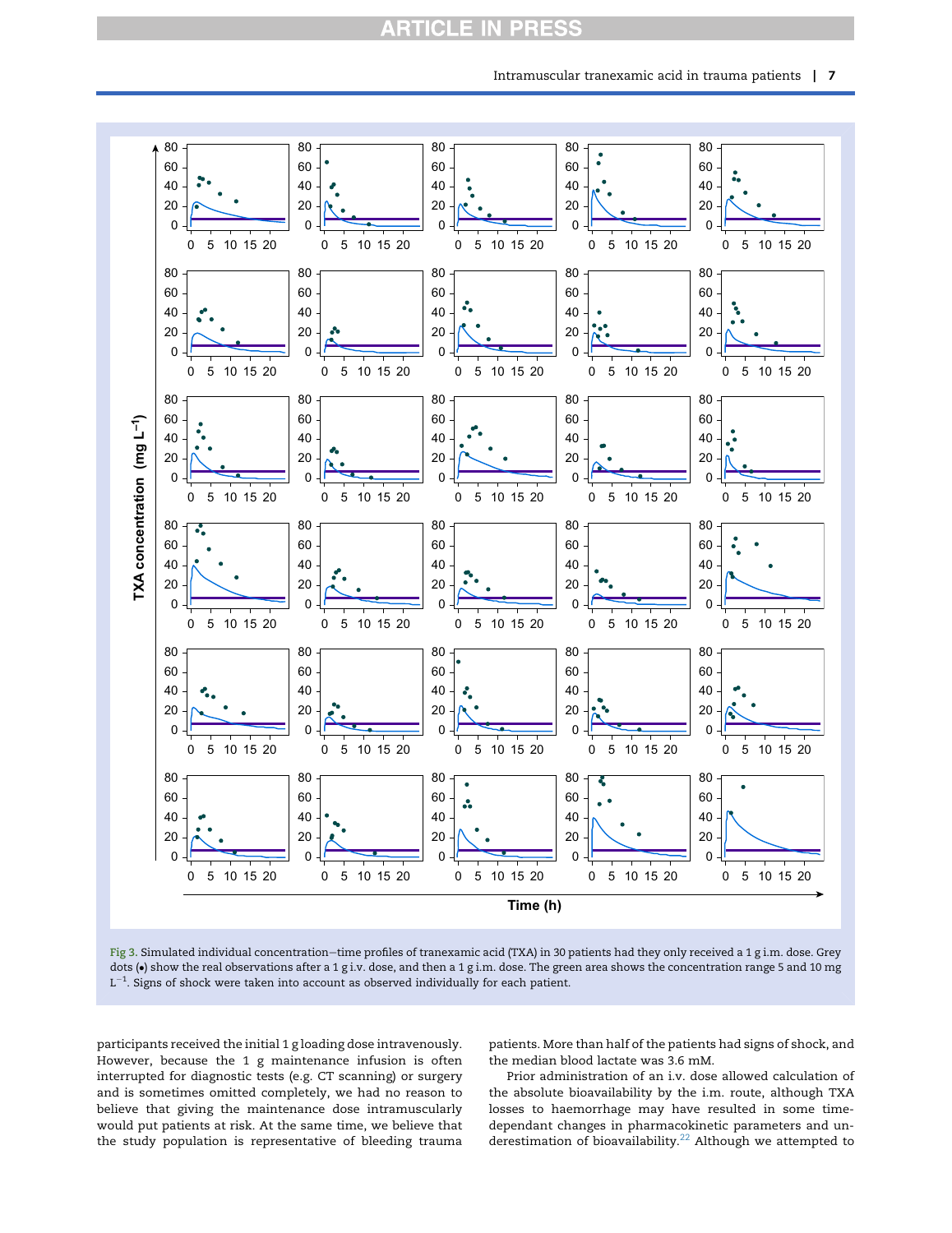#### 8 | Grassin-Delyle et al.

obtain a blood sample 10 min after the i.v. injection, because patient care was the priority, in many cases this was not possible. However, we were able to collect samples before the i.m. dose. With the samples obtained, we built a pharmacokinetic model that provided the necessary pharmacokinetic parameters. The parameter estimates we obtained are consistent with those from healthy volunteers and with population models of i.v. TXA in trauma patients. $23,24$  $23,24$  Although the effect of age was not detected in previous studies, most were in different patient populations. The only previous report in this patient population had a single sampling point per patient, which makes covariate identification and parameter estimation difficult. $23$  Importantly, simulations for patients between 25 and 80 yr old without signs of shock and receiving a single i.m. 1 g dose show that concentrations above the desired threshold are maintained for several hours in all patients, regardless of age (Supplementary Fig. 4).

The target therapeutic concentrations (5–10 mg L $^{-1}\mskip-4mu$ ) were obtained from a systematic review of in vitro pharmacodynamic studies. In most of the included studies, high concentrations of fibrinolytic activators were added to blood to speed up fibrinolysis. Because the concentrations used were higher than those seen in even the most severely injured patients, results from in vitro studies may have overestimated the concentration of TXA needed to inhibit fibrinolysis in vivo. Although a combined pharmacokinetic-pharmacodynamic study may have been preferable, collection of data on fibrinolytic markers was not possible in this emergency situation.

#### Implications

Every year, around five million people worldwide die from injuries.[25](#page-8-23) There are one-and-a-half times more injury deaths than deaths from human immunodeficiency virus, tuberculosis, and malaria combined. More than 90% of trauma deaths are in low- and middle-income countries, with up to 80% of deaths occurring before hospital arrival.<sup>[26](#page-8-24)</sup> Tranexamic acid safely reduces mortality in bleeding trauma patients. Tranexamic acid is heat stable, inexpensive, and has a long shelf life. Treatment is highly cost effective in high-, middle-, and low-income countries. $2^7$  However, urgent treatment is essential. The evidence that i.m. TXA is well tolerated and rapidly absorbed, even in patients with clinical signs of shock, raises the possibility that i.m. TXA could be given by trained first responders, police officers, ambulance drivers, and primary care nurses, thus greatly expanding timely access to treatment for patients in low- and middle-income countries. Because shock had no apparent effect on TXA absorption but reduced elimination, therapeutic concentrations are achieved slightly sooner in the most severely injured patients who have the most to gain from TXA treatment. Prompt treatment would be facilitated by development of a low-cost, easy-to-use autoinjector or pre-filled syringes for use by first-aiders. An easyto-use TXA auto-injector would also allow wounded soldiers to administer i.m. TXA to themselves or their colleagues as soon as possible after wounding to maximise survival. $^{28}$  $^{28}$  $^{28}$ 

The lack of any adverse reactions and rapid absorption suggest that i.m. TXA might also have the potential to increase timely access to treatment for women with PPH. However, because physiological changes during pregnancy could affect the distribution and renal elimination of TXA, our results cannot be generalised to women with PPH, and pharmacokinetic studies in pregnant women are underway [\(https://clinicaltrials.gov/ct2/show/NCT04274335](https://clinicaltrials.gov/ct2/show/NCT04274335)).

### Data sharing

After publication of the primary and secondary analyses, individual de-identified patient data from the trial will be made available via our data sharing portal The Free Bank of Injury and Emergency Research Data website [\(http://freebird.Lshtm.](http://freebird.lshtm.ac.uk/) [ac.uk\)](http://freebird.lshtm.ac.uk/) indefinitely. The trial protocol, statistical analysis plan, and trial publication will be also available at this site.

#### Authors' contributions

Study design: HS-S, RP, IR Drafting of protocol: HS-S, RP, HJ, PM, JP, NT, HP, IR Conducting of pharmacokinetic methodology: SG-D Management of trial: LF Trial administration: CG Study supervision: HS-S, IR Performing of assays: EL Modelling: SU Data management: DP Data handling: AT Data analysis: SG-D HJ was the principal investigator at St George's Hospital, RD

was the principal investigator at The Royal London Hospital, WM was deputy principal investigator at St George's Hospital, PM was at St George's Hospital and JP was the investigator at The Royal London Hospital. All authors were responsible for reviewing and revising the paper, and have approved the final version. The corresponding author had full access to all the data and had final responsibility for the decision to submit for publication.

### Declarations of interest

The authors declare that they have no competing interests.

### Funding

JP Moulton Charitable Foundation; London School of Hygiene & Tropical Medicine (EPPHZQ25).

### Acknowledgements

The authors gratefully acknowledge the contribution of the trial participants. The funders had no role in the study design; collection, management, analysis, and interpretation of data; writing of the report; or the decision to submit the paper for publication. The views and opinions expressed herein are those of the authors and do not necessarily reflect those of the funders.

### Appendix A. Supplementary data

Supplementary data to this article can be found online at <https://doi.org/10.1016/j.bja.2020.07.058>.

### References

<span id="page-7-0"></span>1. [CRASH-2 trial collaborators. Effects of tranexamic acid on](http://refhub.elsevier.com/S0007-0912(20)30682-6/sref1) [death, vascular occlusive events, and blood transfusion in](http://refhub.elsevier.com/S0007-0912(20)30682-6/sref1) [trauma patients with significant haemorrhage \(CRASH-2\):](http://refhub.elsevier.com/S0007-0912(20)30682-6/sref1)